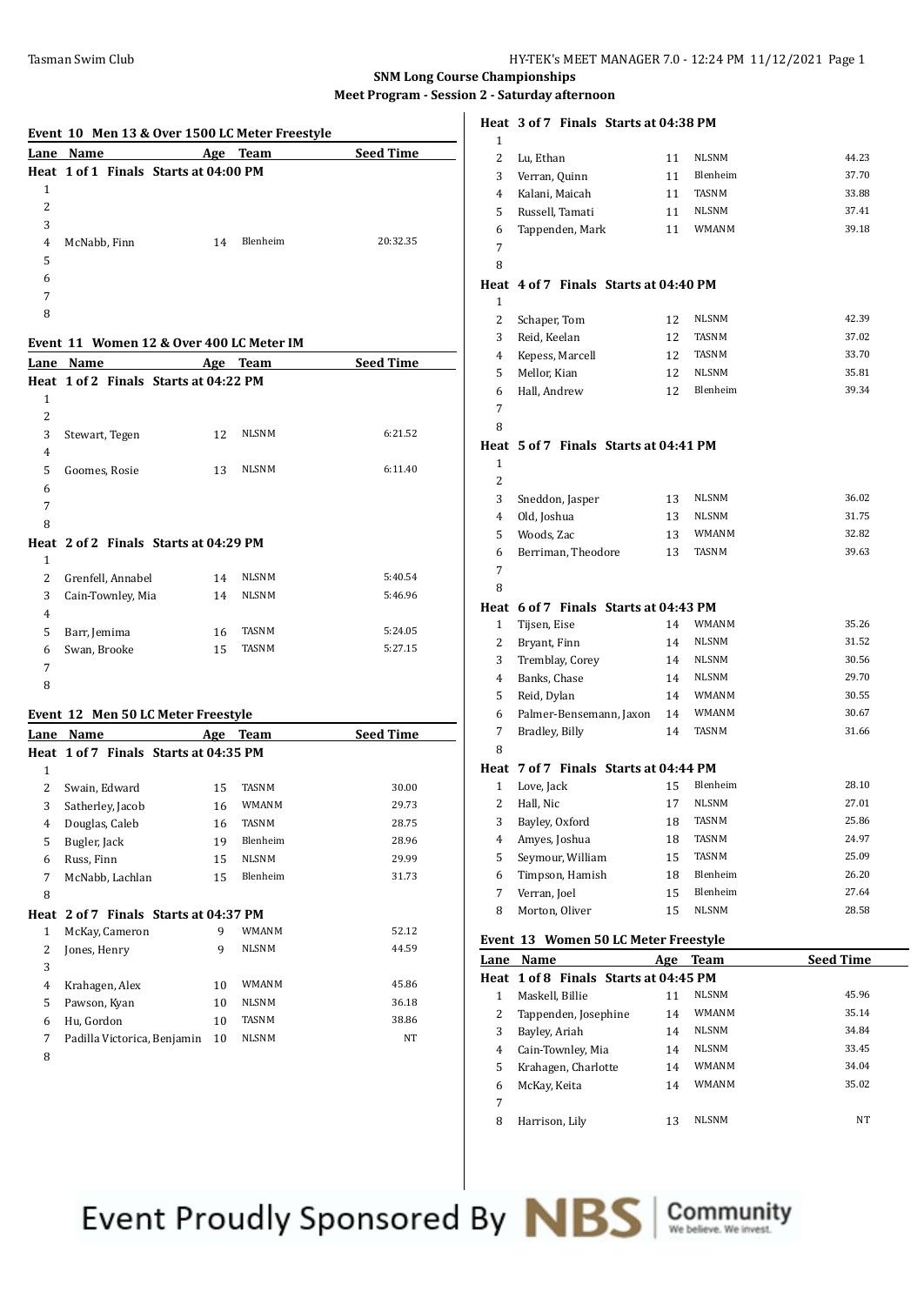|                | Heat 2 Finals (#13 Women 50 LC Meter Freestyle) |    |              |       |
|----------------|-------------------------------------------------|----|--------------|-------|
| $\mathbf{1}$   | Watts, Maddie                                   | 17 | NLSNM        | 31.89 |
| 2              | Hall, Lilly                                     | 15 | NLSNM        | 31.39 |
| 3              |                                                 |    |              |       |
| 4              | Marshall, Alexandra                             | 15 | TASNM        | 30.20 |
| 5              | Harman, Sam                                     | 17 | TASNM        | 30.57 |
| 6              | Ketel, Mya                                      | 15 | <b>TASNM</b> | 31.21 |
| 7              | Oliver, Amy                                     | 15 | <b>WMANM</b> | 31.61 |
| 8              | Edwards, Katie                                  | 16 | <b>TASNM</b> | 32.21 |
| Heat           | 3 of 8 Finals Starts at 04:48 PM                |    |              |       |
| $\mathbf{1}$   |                                                 |    |              |       |
| 2              | Claridge, Rosie                                 | 10 | NLSNM        | 46.10 |
| 3              | Perrett, Liliana                                | 10 | NLSNM        | 41.81 |
| $\overline{4}$ | Rooney, Sally                                   | 10 | NLSNM        | 38.83 |
| 5              | Alford, Lydia                                   | 10 | NLSNM        | 40.43 |
| 6              | Taylor, Catherine                               | 10 | NLSNM        | 43.32 |
| 7              | Stevens, Daniela                                | 10 | NLSNM        | 49.38 |
| 8              |                                                 |    |              |       |
|                | Heat 4 of 8 Finals Starts at 04:50 PM           |    |              |       |
| 1              | Nisbett, Molly                                  | 11 | TASNM        | 40.98 |
| 2              | Scott, Georgia                                  | 11 | <b>NLSNM</b> | 40.74 |
| 3              | Tremblay, Laura                                 | 11 | <b>NLSNM</b> | 36.40 |
| $\overline{4}$ | Old, Keisha                                     | 11 | <b>NLSNM</b> | 33.09 |
| 5              | Harris, Claudia                                 | 11 | Blenheim     | 35.89 |
| 6              | Linyard, Nia                                    | 11 | TASNM        | 40.52 |
| 7              | Kole, Hannah                                    | 11 | Blenheim     | 40.94 |
| 8              | Kemp, Ayla                                      | 11 | TASNM        | 41.62 |
|                | Heat 5 of 8 Finals Starts at 04:51 PM           |    |              |       |
| $\mathbf{1}$   |                                                 |    |              |       |
| 2              | van Orden, Grace                                | 12 | NLSNM        | 38.10 |
| 3              | Yeo, Macey                                      | 12 | <b>TASNM</b> | 33.45 |
|                |                                                 |    | Blenheim     | 30.89 |
| 4              | Marsh, Katie                                    | 12 |              |       |
| 5              | Urquhart, Hannah                                | 12 | <b>TASNM</b> | 31.98 |
| 6              | Cain-Townley, Bella                             | 12 | NLSNM        | 34.54 |
| 7              |                                                 |    |              |       |
| 8              |                                                 |    |              |       |
|                | Heat 6 of 8 Finals Starts at 04:53 PM           |    |              |       |
| 1              | Smale, Kirsten                                  | 13 | <b>TASNM</b> | 38.05 |
| 2              | Linyard, Keshia                                 | 13 | TASNM        | 36.02 |
| 3              | Ruane, Keara                                    | 13 | TASNM        | 31.20 |
| 4              | Seymour, Madeline                               | 13 | TASNM        | 30.67 |
| 5              | Glover, Eliza                                   | 13 | Blenheim     | 30.80 |
| 6              | Rooney, Georgia                                 | 13 | <b>NLSNM</b> | 34.50 |
| 7              | Oliver, Holly                                   | 13 | WMANM        | 36.69 |
| 8              | Adams, Samara                                   | 13 | TASNM        | 38.28 |
| Heat           | 7 of 8 Finals Starts at 04:54 PM                |    |              |       |
| 1              | Hughes, Jade                                    | 14 | WMANM        | 32.45 |
| $\overline{c}$ | Munro, Bridget                                  | 14 | TASNM        | 32.25 |
| 3              | Eden, Caitlin                                   | 14 | NLSNM        | 30.99 |
| 4              | Lovell, Jessica                                 | 14 | Blenheim     | 29.68 |
| 5              | Chadderton, Emily                               | 14 | NLSNM        | 30.91 |
| 6              | Ellena, Eva                                     | 14 | NLSNM        | 31.67 |
| 7              | Kole, Sophie                                    | 14 | Blenheim     | 32.33 |
| 8              | Claridge, Lilly                                 | 14 | <b>NLSNM</b> | 33.37 |

### **Heat 8 of 8 Finals Starts at 04:55 PM**

|   | Mellor, Ariana   | 16 | <b>NLSNM</b> | 30.10  |
|---|------------------|----|--------------|--------|
| 2 | Loach, Rebecca   | 17 | <b>TASNM</b> | 29.93  |
| 3 | Barr, Gabbi      | 18 | <b>TASNM</b> | 29.87  |
| 4 | Wilson, Samantha | 15 | <b>TASNM</b> | 29.13  |
| 5 | Barr, Jemima     | 16 | <b>TASNM</b> | 29.58  |
| 6 | Scott, Jess      | 16 | <b>TASNM</b> | 29.87  |
| 7 | Molnar, Sophia   | 15 | WHACB-CB     | X29.98 |
| 8 | Swan, Brooke     | 15 | <b>TASNM</b> | 30.17  |

#### **Event 14 Men 100 LC Meter Backstroke**

|                | <u>Lane Name</u>                      |    | Age Team     | <b>Seed Time</b> |
|----------------|---------------------------------------|----|--------------|------------------|
|                | Heat 1 of 5 Finals Starts at 05:05 PM |    |              |                  |
| $\mathbf{1}$   |                                       |    |              |                  |
| $\overline{2}$ |                                       |    |              |                  |
| 3              |                                       |    |              |                  |
| $\overline{4}$ | McKay, Cameron                        | 9  | <b>WMANM</b> | 2:20.06          |
| 5              | Jones, Henry                          | 9  | <b>NLSNM</b> | NT               |
| 6              |                                       |    |              |                  |
| 7              |                                       |    |              |                  |
| 8              |                                       |    |              |                  |
|                | Heat 2 of 5 Finals Starts at 05:08 PM |    |              |                  |
| 1              |                                       |    |              |                  |
| 2              | Pawson, Kyan                          | 10 | <b>NLSNM</b> | 1:28.91          |
| 3              |                                       |    |              |                  |
| 4              | Verran, Quinn                         | 11 | Blenheim     | 1:40.69          |
| 5              | Kalani, Maicah                        | 11 | <b>TASNM</b> | 1:27.05          |
| 6              | Russell, Tamati                       | 11 | <b>NLSNM</b> | 1:39.61          |
| 7              |                                       |    |              |                  |
| 8              |                                       |    |              |                  |
|                | Heat 3 of 5 Finals Starts at 05:11 PM |    |              |                  |
| 1              |                                       |    |              |                  |
| 2              | Reid, Keelan                          | 12 | TASNM        | 1:38.70          |
| 3              | Kepess, Marcell                       | 12 | TASNM        | 1:22.41          |
| 4              | Kalani, Lono                          | 12 | TASNM        | 1:14.28          |
| 5              | Bell, Lucas                           | 12 | TASNM        | 1:16.58          |
| 6              | Bell, Dylan                           | 12 | TASNM        | 1:30.44          |
| 7              | Hall, Andrew                          | 12 | Blenheim     | 2:03.41          |
| 8              |                                       |    |              |                  |
|                | Heat 4 of 5 Finals Starts at 05:14 PM |    |              |                  |
| $\mathbf{1}$   | Berriman, Theodore                    | 13 | TASNM        | 1:55.81          |
| 2              | Woods, Zac                            | 13 | WMANM        | 1:29.14          |
| 3              | Sneddon, Jasper                       | 13 | NLSNM        | 1:30.52          |
| 4              |                                       |    |              |                  |
| 5              | Banks, Chase                          | 14 | NLSNM        | NT               |
| 6              | McNabb, Finn                          | 14 | Blenheim     | 1:10.68          |
| 7              | Bradley, Billy                        | 14 | TASNM        | 1:19.16          |
| 8              |                                       |    |              |                  |
|                | Heat 5 of 5 Finals Starts at 05:17 PM |    |              |                  |
| 1              |                                       |    |              |                  |
| 2              |                                       |    |              |                  |
| 3              | Swain, Edward                         | 15 | TASNM        | 1:12.27          |
| $\overline{4}$ | Seymour, William                      | 15 | TASNM        | 58.95            |
| 5              | Bayley, Oxford                        | 18 | TASNM        | 1:04.85          |
| 6              | Russ, Finn                            | 15 | <b>NLSNM</b> | 1:16.11          |
| 7              |                                       |    |              |                  |

Event Proudly Sponsored By NBS SCommunity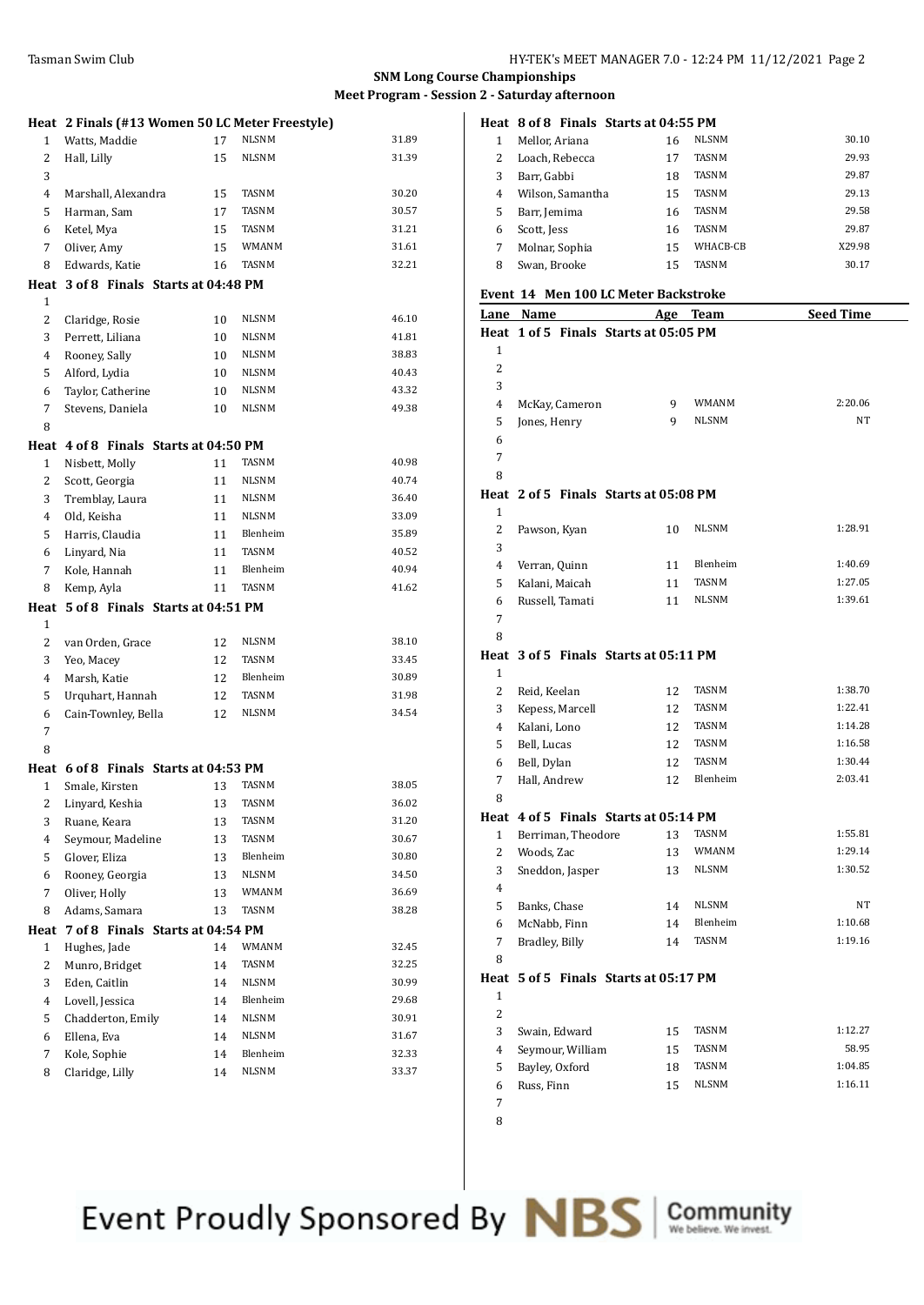|              | Event 15 Women 100 LC Meter Backstroke |          |                       |                    |
|--------------|----------------------------------------|----------|-----------------------|--------------------|
|              | Lane Name                              | Age      | <b>Team</b>           | <b>Seed Time</b>   |
|              | Heat 1 of 7 Finals Starts at 05:19 PM  |          |                       |                    |
| 1            |                                        |          |                       |                    |
| 2            | Schwarzenbach, Isabelle                | 14       | WMANM                 | 1:35.49            |
| 3            |                                        |          |                       |                    |
| 4            | McKay, Keita                           | 14       | <b>WMANM</b>          | 1:28.81            |
| 5            | Claridge, Lilly                        | 14       | <b>NLSNM</b>          | 1:29.93            |
| 6            | Pahl, Sophie                           | 14       | <b>TASNM</b>          | 1:31.20            |
| 7            |                                        |          |                       |                    |
| 8            |                                        |          |                       |                    |
|              | Heat 2 of 7 Finals Starts at 05:21 PM  |          |                       |                    |
| 1            |                                        |          |                       |                    |
| 2            | Stevens, Daniela                       | 10       | NLSNM                 | NT                 |
| 3            | Perrett, Liliana                       | 10       | <b>NLSNM</b>          | 1:56.55            |
| 4            | Rooney, Sally                          | 10       | <b>NLSNM</b>          | 1:32.89            |
| 5            | Taylor, Catherine                      | 10       | <b>NLSNM</b>          | 1:50.39            |
| 6            | Claridge, Rosie                        | 10       | <b>NLSNM</b>          | 1:58.02            |
| 7            | Alford, Lydia                          | 10       | <b>NLSNM</b>          | NT                 |
| 8            |                                        |          |                       |                    |
|              | Heat 3 of 7 Finals Starts at 05:24 PM  |          |                       |                    |
| $\mathbf{1}$ |                                        |          |                       |                    |
| 2            | Kole, Hannah                           | 11       | Blenheim              | 1:43.80            |
| 3            | Daly, Harriett                         | 11       | <b>TASNM</b>          | 1:37.07            |
| 4            | Old, Keisha                            | 11       | <b>NLSNM</b>          | 1:28.94            |
| 5            | Harris, Claudia                        | 11       | Blenheim              | 1:30.79            |
| 6            | Linyard, Nia                           | 11       | <b>TASNM</b>          | 1:38.51            |
| 7            |                                        |          |                       |                    |
| 8            |                                        |          |                       |                    |
|              | Heat 4 of 7 Finals Starts at 05:27 PM  |          |                       |                    |
| 1            |                                        |          |                       |                    |
| 2            | van Orden, Grace                       | 12       | NLSNM                 | NT                 |
| 3            | Cain-Townley, Bella                    | 12       | NLSNM                 | 1:25.22            |
| 4            | Marsh, Katie                           | 12       | <b>Blenheim</b>       | 1:17.62            |
| 5            | Lovell, Nicola                         | 12       | <b>Blenheim</b>       | 1:20.34            |
| 6            | McKay, Brianna                         | 12       | <b>TASNM</b>          | 1:26.07            |
| 7            |                                        |          |                       |                    |
| 8            |                                        |          |                       |                    |
|              | Heat 5 of 7 Finals Starts at 05:30 PM  |          |                       |                    |
| 1            |                                        |          |                       |                    |
| 2            | Harrison, Lily                         | 13       | <b>NLSNM</b>          | NT                 |
| 3            | Glover, Eliza                          | 13       | Blenheim              | 1:18.69            |
| 4            | Seymour, Madeline                      | 13       | <b>TASNM</b>          | 1:18.05            |
| 5            | Goomes, Rosie                          | 13       | NLSNM                 | 1:18.37            |
| 6            | Linyard, Keshia                        | 13       | TASNM                 | 1:26.12            |
| 7            |                                        |          |                       |                    |
| 8            |                                        |          |                       |                    |
|              | Heat 6 of 7 Finals Starts at 05:32 PM  |          |                       |                    |
| $\mathbf{1}$ | Smith, Mikaela                         | 14       | <b>WMANM</b><br>NLSNM | 1:26.40<br>1:21.34 |
| 2<br>3       | Ellena, Eva                            | 14       | NLSNM                 | 1:16.65            |
| 4            | Cain-Townley, Mia<br>Grenfell, Annabel | 14       | NLSNM                 | 1:11.87            |
| 5            | Eden, Caitlin                          | 14<br>14 | NLSNM                 | 1:12.54            |
| 6            | Kole, Sophie                           | 14       | Blenheim              | 1:16.79            |
| 7            | Hughes, Jade                           | 14       | WMANM                 | 1:24.52            |
| 8            | Satherley, Helena                      | 14       | <b>WMANM</b>          | 1:27.50            |

### **Heat 7 of 7 Finals Starts at 05:35 PM**

| 1 |                   |    |              |         |
|---|-------------------|----|--------------|---------|
| 2 | Mandeno, Chelsea  | 15 | Blenheim     | 1:32.49 |
| 3 | Mellor, Ariana    | 16 | <b>NLSNM</b> | 1:10.86 |
| 4 | Wilson, Samantha  | 15 | <b>TASNM</b> | 1:07.82 |
| 5 | Harman, Sam       | 17 | <b>TASNM</b> | 1:08.10 |
| 6 | Berriman, Saffron | 15 | <b>TASNM</b> | 1:27.43 |
|   |                   |    |              |         |
| 8 |                   |    |              |         |

### **Event 16 Men 11 & Over 200 LC Meter Butterfly**

| Lane | Name                                  | Age | <b>Team</b> | <b>Seed Time</b> |
|------|---------------------------------------|-----|-------------|------------------|
|      | Heat 1 of 1 Finals Starts at 05:37 PM |     |             |                  |
| 1    |                                       |     |             |                  |
| 2    |                                       |     |             |                  |
| 3    |                                       |     |             |                  |
| 4    | Verran, Joel                          | 15  | Blenheim    | 2:25.34          |
| 5    | Love, Jack                            | 15  | Blenheim    | 2:29.35          |
| 6    |                                       |     |             |                  |
| 7    |                                       |     |             |                  |
| 8    |                                       |     |             |                  |

## **Event 17 Women 200 LC Meter Freestyle**

| Lane           | Name                             | Age | Team         | <b>Seed Time</b> |
|----------------|----------------------------------|-----|--------------|------------------|
| Heat           | 1 of 7 Finals Starts at 05:40 PM |     |              |                  |
| 1              | Satherley, Helena                | 14  | WMANM        | 2:56.53          |
| 2              | Berriman, Saffron                | 15  | <b>TASNM</b> | 2:46.35          |
| 3              | Pahl, Sophie                     | 14  | TASNM        | 2:45.45          |
| 4              | Smith, Mikaela                   | 14  | <b>WMANM</b> | 2:44.10          |
| 5              | Krahagen, Charlotte              | 14  | <b>WMANM</b> | 2:44.54          |
| 6              | Watts, Maddie                    | 17  | <b>NLSNM</b> | 2:46.03          |
| 7              | Schwarzenbach, Isabelle          | 14  | <b>WMANM</b> | 2:54.55          |
| 8              | Mandeno, Chelsea                 | 15  | Blenheim     | 3:02.35          |
| Heat           | 2 of 7 Finals Starts at 05:44 PM |     |              |                  |
| $\mathbf{1}$   |                                  |     |              |                  |
| $\overline{2}$ |                                  |     |              |                  |
| 3              | Taylor, Catherine                | 10  | <b>NLSNM</b> | <b>NT</b>        |
| $\overline{4}$ | Rooney, Sally                    | 10  | <b>NLSNM</b> | 3:04.70          |
| 5              | Alford, Lydia                    | 10  | <b>NLSNM</b> | 3:08.54          |
| 6              | Perrett, Liliana                 | 10  | <b>NLSNM</b> | <b>NT</b>        |
| 7              |                                  |     |              |                  |
| 8              |                                  |     |              |                  |
| Heat           | 3 of 7 Finals Starts at 05:48 PM |     |              |                  |
| $\mathbf{1}$   |                                  |     |              |                  |
| 2              | Linyard, Nia                     | 11  | <b>TASNM</b> | 3:12.31          |
| 3              | Daly, Harriett                   | 11  | <b>TASNM</b> | 3:02.72          |
| 4              | Old, Keisha                      | 11  | <b>NLSNM</b> | 2:40.60          |
| 5              | Tremblay, Laura                  | 11  | <b>NLSNM</b> | 3:02.22          |
| 6              | Harris, Claudia                  | 11  | Blenheim     | 3:10.69          |
| 7              | Scott, Georgia                   | 11  | <b>NLSNM</b> | NT               |
| 8              |                                  |     |              |                  |
|                |                                  |     |              |                  |

Event Proudly Sponsored By **NBS** Scommunity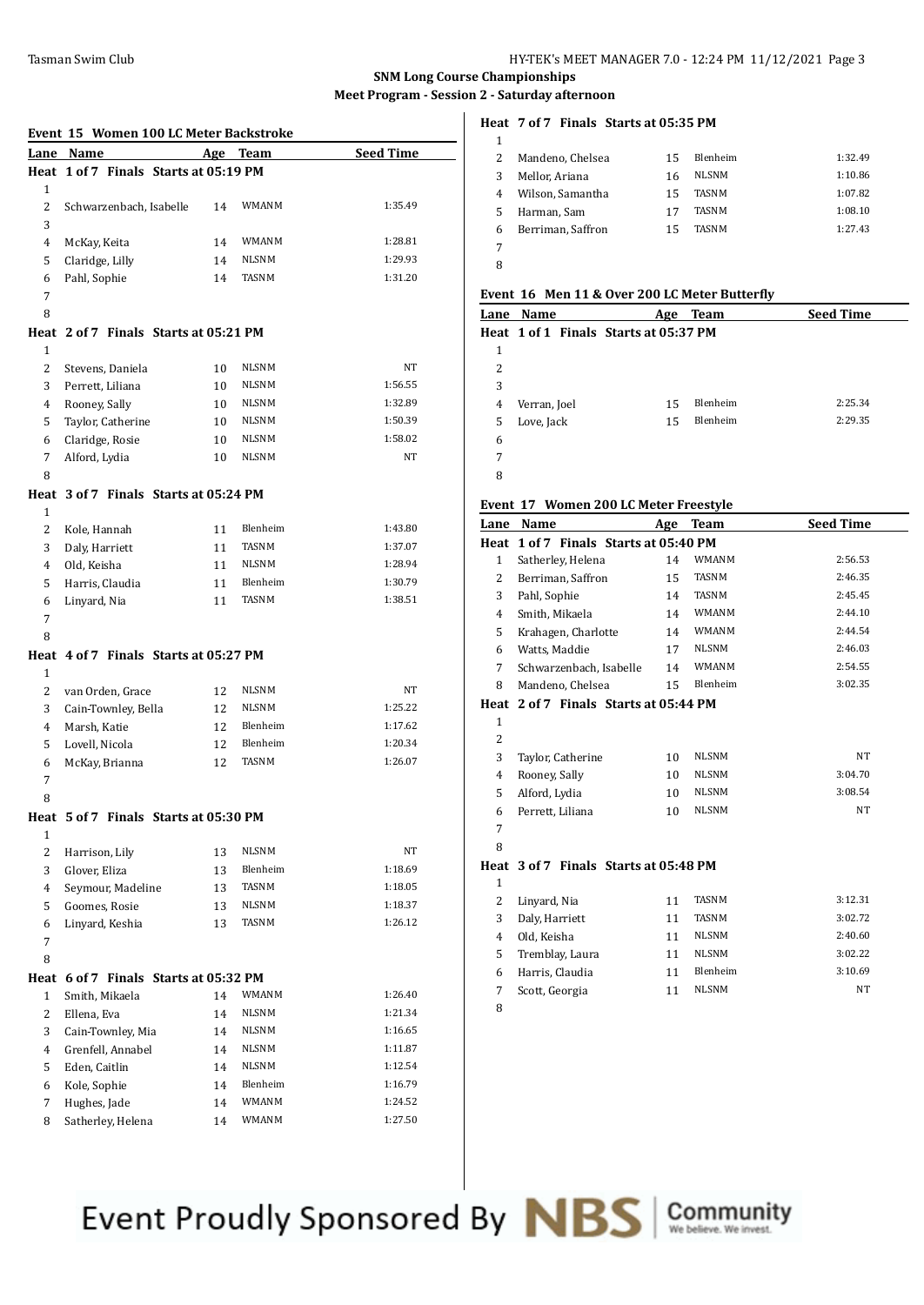**Heat 3 of 7 Finals Starts at 06:20 PM**

# **SNM Long Course Championships Meet Program - Session 2 - Saturday afternoon**

|                   |                                                  |    |                       | 1.1001110 <sub>0</sub><br> |  |
|-------------------|--------------------------------------------------|----|-----------------------|----------------------------|--|
|                   | Heat 4 Finals (#17 Women 200 LC Meter Freestyle) |    |                       |                            |  |
| $\mathbf{1}$<br>2 | McKay, Brianna                                   | 12 | <b>TASNM</b>          | 2:41.88                    |  |
| 3                 | Lovell, Nicola                                   | 12 | Blenheim              | 2:36.93                    |  |
| 4                 | Stewart, Tegen                                   | 12 | NLSNM                 | 2:31.27                    |  |
| 5                 | Marsh, Katie                                     | 12 | Blenheim              | 2:32.59                    |  |
| 6                 | Urquhart, Hannah                                 | 12 | TASNM                 | 2:40.14                    |  |
| 7                 | van Orden, Grace                                 | 12 | NLSNM                 | 3:18.88                    |  |
| 8                 |                                                  |    |                       |                            |  |
|                   | Heat 5 of 7 Finals Starts at 05:56 PM            |    |                       |                            |  |
| $\mathbf{1}$      |                                                  |    |                       |                            |  |
| 2                 | Linyard, Keshia                                  | 13 | TASNM                 | 3:01.95                    |  |
| 3                 | Oliver, Holly                                    | 13 | WMANM                 | 2:55.47                    |  |
| 4                 | Ruane, Keara                                     | 13 | TASNM                 | 2:37.77                    |  |
| 5                 | Sandall, Alexis                                  | 13 | NLSNM                 | 2:43.23                    |  |
| 6                 | Adams, Samara                                    | 13 | TASNM                 | 2:57.99                    |  |
| 7                 | Smale, Kirsten                                   | 13 | TASNM                 | 3:10.55                    |  |
| 8                 |                                                  |    |                       |                            |  |
|                   | Heat 6 of 7 Finals Starts at 06:00 PM            |    |                       |                            |  |
| 1                 | Munro, Bridget                                   | 14 | TASNM                 | 2:36.12                    |  |
| 2                 | Kole, Sophie                                     | 14 | Blenheim              | 2:31.03                    |  |
| 3                 | Lovell, Jessica                                  | 14 | Blenheim              | 2:28.71                    |  |
| 4                 | Chadderton, Emily                                | 14 | <b>NLSNM</b>          | 2:22.84                    |  |
| 5                 | Ellena, Eva                                      | 14 | <b>NLSNM</b>          | 2:28.67                    |  |
| 6                 | Huata-Findlay, Olivia                            | 14 | NLSNM                 | 2:29.30                    |  |
| 7                 | Claridge, Lilly                                  | 14 | NLSNM                 | 2:36.08                    |  |
| 8                 | Bayley, Ariah                                    | 14 | NLSNM                 | 2:40.38                    |  |
|                   | Heat 7 of 7 Finals Starts at 06:03 PM            |    |                       |                            |  |
| $\mathbf{1}$      | Oliver, Amy                                      | 15 | WMANM                 | 2:37.32                    |  |
| 2                 |                                                  |    |                       |                            |  |
| 3                 | Marshall, Alexandra                              | 15 | TASNM                 | 2:14.72                    |  |
| 4                 | Smale, Abbey                                     | 18 | TASNM                 | 2:12.07                    |  |
| 5                 | Wilson, Samantha                                 | 15 | TASNM                 | 2:13.67                    |  |
| 6                 | Scott, Jess                                      | 16 | TASNM<br><b>TASNM</b> | 2:18.98<br>2:31.63         |  |
| 7                 | Ketel, Mya                                       | 15 |                       |                            |  |
| 8                 | Edwards, Katie                                   | 16 | TASNM                 | 2:41.70                    |  |
|                   | Event 18 Men 100 LC Meter Freestyle              |    |                       |                            |  |
| <u>Lane</u>       | <b>Name</b>                                      |    | <u>Age Team</u>       | <b>Seed Time</b>           |  |
| Heat              | 1 of 7 Finals Starts at 06:15 PM                 |    |                       |                            |  |
| $\mathbf{1}$      |                                                  |    |                       |                            |  |
| $\overline{c}$    | McNabb, Lachlan                                  | 15 | Blenheim              | 1:07.50                    |  |
| 3                 | Russ, Finn                                       | 15 | NLSNM                 | 1:03.24                    |  |
| $\overline{4}$    | Morton, Oliver                                   | 15 | NLSNM                 | 1:02.38                    |  |
| 5                 | Swain, Edward                                    | 15 | TASNM                 | 1:02.76                    |  |
| 6                 | Satherley, Jacob                                 | 16 | WMANM                 | 1:05.34                    |  |
| 7<br>8            |                                                  |    |                       |                            |  |
|                   | Heat 2 of 7 Finals Starts at 06:17 PM            |    |                       |                            |  |
| 1                 | Jones, Henry                                     | 9  | NLSNM                 | NT                         |  |
| 2                 | McKay, Cameron                                   | 9  | WMANM                 | 2:03.42                    |  |
| 3                 |                                                  |    |                       |                            |  |
| $\overline{4}$    | Krahagen, Alex                                   | 10 | WMANM                 | 1:47.29                    |  |
| 5                 | Pawson, Kyan                                     | 10 | NLSNM                 | 1:19.24                    |  |
| 6                 | Hu, Gordon                                       | 10 | TASNM                 | 1:29.29                    |  |
| 7                 | Padilla Victorica, Benjamin                      | 10 | NLSNM                 | NT                         |  |
| 8                 |                                                  |    |                       |                            |  |

| 1              |                                       |    |              |         |
|----------------|---------------------------------------|----|--------------|---------|
| 2              | Lu, Ethan                             | 11 | <b>NLSNM</b> | 1:41.14 |
| 3              | Russell, Tamati                       | 11 | <b>NLSNM</b> | 1:24.50 |
| $\overline{4}$ | Kalani, Maicah                        | 11 | TASNM        | 1:17.92 |
| 5              | Verran, Quinn                         | 11 | Blenheim     | 1:24.32 |
| 6              | Tappenden, Mark                       | 11 | <b>WMANM</b> | 1:33.72 |
| 7              |                                       |    |              |         |
| 8              |                                       |    |              |         |
|                | Heat 4 of 7 Finals Starts at 06:22 PM |    |              |         |
| 1              | Schaper, Tom                          | 12 | <b>NLSNM</b> | 1:45.15 |
| $\overline{2}$ | Reid, Keelan                          | 12 | <b>TASNM</b> | 1:23.48 |
| 3              | Bell, Dylan                           | 12 | TASNM        | 1:19.48 |
| $\overline{4}$ | Bell, Lucas                           | 12 | <b>TASNM</b> | 1:10.14 |
| 5              | Kepess, Marcell                       | 12 | <b>TASNM</b> | 1:13.68 |
| 6              | Mellor, Kian                          | 12 | <b>NLSNM</b> | 1:22.24 |
| 7              | Hall, Andrew                          | 12 | Blenheim     | 1:29.54 |
| 8              |                                       |    |              |         |
| Heat           | 5 of 7 Finals Starts at 06:25 PM      |    |              |         |
| $\mathbf{1}$   |                                       |    |              |         |
| 2              |                                       |    |              |         |
| 3              | Sneddon, Jasper                       | 13 | <b>NLSNM</b> | 1:22.59 |
| $\overline{4}$ | Old, Joshua                           | 13 | <b>NLSNM</b> | 1:14.02 |
| 5              | Woods, Zac                            | 13 | WMANM        | 1:20.24 |
| 6              | Berriman, Theodore                    | 13 | <b>TASNM</b> | 1:31.24 |
| 7              |                                       |    |              |         |
| 8              |                                       |    |              |         |
| Heat           | 6 of 7 Finals Starts at 06:27 PM      |    |              |         |
| $\mathbf{1}$   |                                       |    |              |         |
| 2              | Palmer-Bensemann, Jaxon               | 14 | WMANM        | 1:08.58 |
| 3              | Tremblay, Corey                       | 14 | <b>NLSNM</b> | 1:07.82 |
| 4              | Reid, Dylan                           | 14 | <b>WMANM</b> | 1:07.52 |
| 5              | Banks, Chase                          | 14 | <b>NLSNM</b> | 1:07.62 |
| 6              | Bryant, Finn                          | 14 | <b>NLSNM</b> | 1:08.53 |
| 7              | Tijsen, Eise                          | 14 | <b>WMANM</b> | 1:16.99 |
| 8              |                                       |    |              |         |
| Heat           | 7 of 7 Finals Starts at 06:29 PM      |    |              |         |
| 1              | Love, Jack                            | 15 | Blenheim     | 1:01.60 |
| 2              | Verran, Joel                          | 15 | Blenheim     | 1:00.07 |
| 3              | Bayley, Oxford                        | 18 | <b>TASNM</b> | 55.13   |
| 4              | Amyes, Joshua                         | 18 | TASNM        | 53.65   |
| 5              | Seymour, William                      | 15 | <b>TASNM</b> | 54.86   |
| 6              | Timpson, Hamish                       | 18 | Blenheim     | 57.32   |
| $\overline{7}$ | Bugler, Jack                          | 19 | Blenheim     | 1:01.26 |
| 8              | Douglas, Caleb                        | 16 | <b>TASNM</b> | 1:02.08 |

Event Proudly Sponsored By **NBS** Community